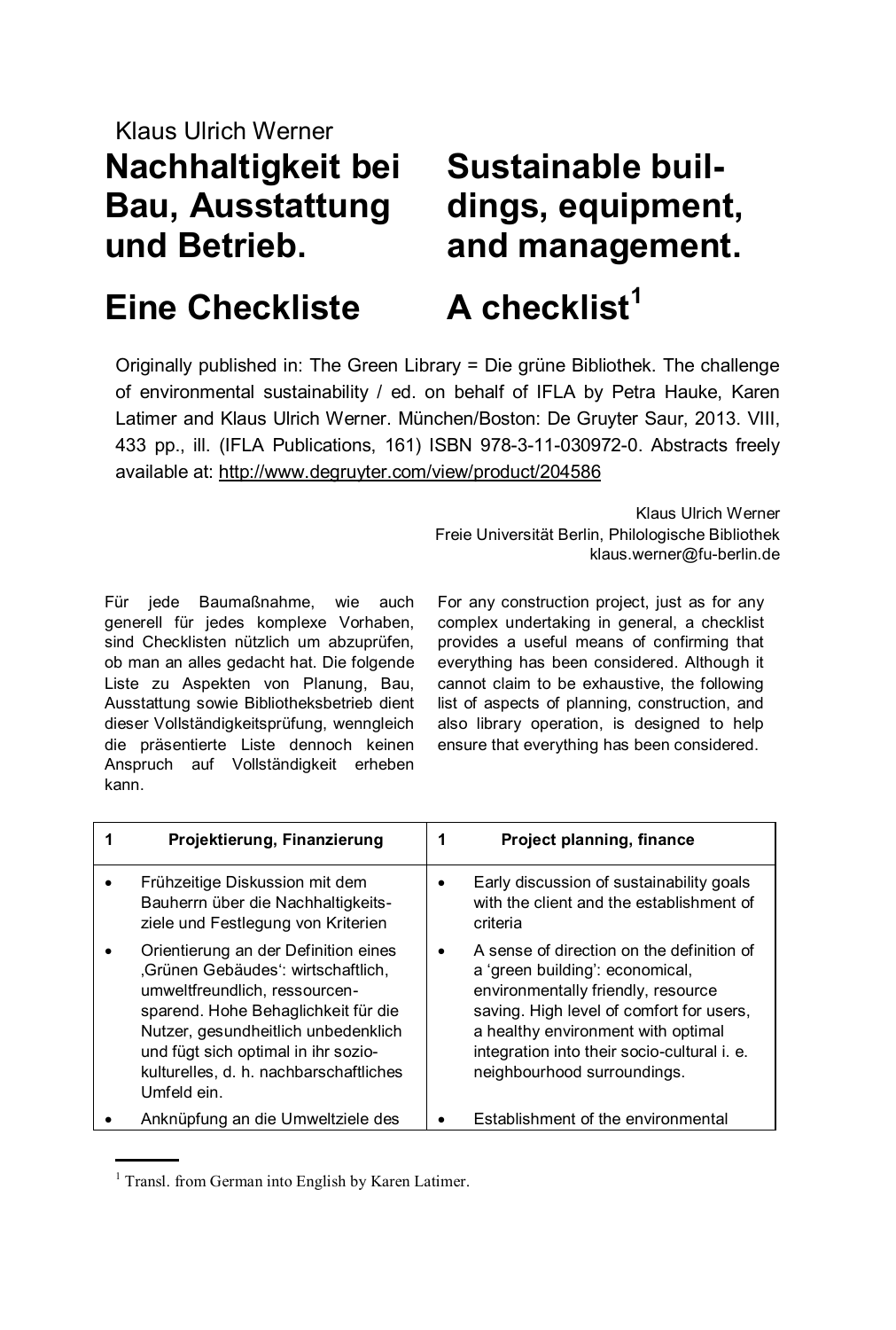|              | Trägers bzw. des Bauherrn                                                                                                                |              | goals of the sponsors or clients                                                                                                                                   |
|--------------|------------------------------------------------------------------------------------------------------------------------------------------|--------------|--------------------------------------------------------------------------------------------------------------------------------------------------------------------|
|              | Vorüberlegung zur Ökobilanz eines<br>Gebäudes: Erstellung, Betrieb,<br>Instandhaltung, Abriss und<br>Entsorgung, CO <sub>2</sub> -Bilanz | $\bullet$    | Preliminary consideration of the<br>ecological balance of a building,<br>construction, operation, maintenance,<br>demolition and disposal, CO <sub>2</sub> balance |
|              | Ziele bei der Kalkulation von<br>Betriebskosten                                                                                          | $\bullet$    | Targets for the calculation of operating<br>costs                                                                                                                  |
|              | Umfassende Sicht auf die ROI<br>(Return-on-Investment)-Thematik                                                                          | $\bullet$    | Comprehensive consideration of ROI<br>(Return-on-Investment)                                                                                                       |
|              | Lebenszykluskosten                                                                                                                       | $\bullet$    | Life cycle costs                                                                                                                                                   |
|              | Erstellung eines Nachhaltigkeits-<br><b>Steckbriefes</b>                                                                                 | $\bullet$    | Creation of a list of sustainability<br>desirables                                                                                                                 |
|              | Berücksichtigung der Steigerung des<br>Immobilienwertes (steigt durch<br>Zertifizierungen)                                               | $\bullet$    | Consideration of the increase in the<br>value of the property (through<br>certification)                                                                           |
| ٠            | Berücksichtigung von Fördermitteln<br>bei der Finanzierung                                                                               | $\bullet$    | Consideration of financial support<br>available                                                                                                                    |
| $\mathbf{2}$ | Ausschreibungen                                                                                                                          | $\mathbf{2}$ | <b>Tendering</b>                                                                                                                                                   |
| $\bullet$    | Öffentlicher Bereich sollte Vorbild                                                                                                      | $\bullet$    | The public sector should be a role                                                                                                                                 |
|              | sein, insbes. bei Bildungs- und<br>Kultureinrichtungen wie einer<br><b>Bibliothek</b>                                                    |              | model, especially for an educational<br>and cultural facility such as a library                                                                                    |
|              | Formulierung von konkreten Kriterien<br>zur Nachhaltigkeit                                                                               | $\bullet$    | Formulation of specific criteria for<br>sustainability                                                                                                             |
|              | Definition des Ökologischen<br>Fußabdrucks der Bibliothek                                                                                | $\bullet$    | Definition of the ecological footprint of<br>the library                                                                                                           |
|              | Nennung von konkreten<br>Umweltzielen                                                                                                    | $\bullet$    | Statement of specific environmental<br>objectives                                                                                                                  |
|              | Forderung einer ganzheitlichen<br>Darstellung der Nachhaltigkeits-<br>aspekte                                                            | $\bullet$    | Requirement for a holistic view of<br>sustainability issues                                                                                                        |
| ٠            | Nachweis von Zertifikaten                                                                                                                | $\bullet$    | Verification of certificates                                                                                                                                       |
| 3            | Grundstück / Lage                                                                                                                        | 3            | Site / location                                                                                                                                                    |
| ٠            | Ökologische Kriterien des Grund-<br>stückes und seiner Umgebung<br>(Altlasten, Klimabedingungen,<br>Emissionen, Lärm)                    | $\bullet$    | Ecological criteria relating to the<br>property and its surroundings<br>(contamination legacy, climatic<br>conditions, emissions, noise)                           |
|              | Naturverbrauch durch die Bebauung                                                                                                        | $\bullet$    | Resource use during construction                                                                                                                                   |
|              | Infrastruktur (Anbindung an den<br>ÖPNV)                                                                                                 | $\bullet$    | Infrastructure (connections to public<br>transport)                                                                                                                |
|              | Zuwegung (auch: Aufwand für Pflege<br>und Reinigung)                                                                                     | ٠            | Access (also costs for site clearance<br>and maintenance)                                                                                                          |
|              | Anbindung an den Individualverkehr<br>(Fahrräder)                                                                                        | $\bullet$    | Places for personal transport (bicycles)                                                                                                                           |
|              | Hof-, Flächen-, Umgebungs-<br>begrünung                                                                                                  | ٠            | Greening of site and surrounding area                                                                                                                              |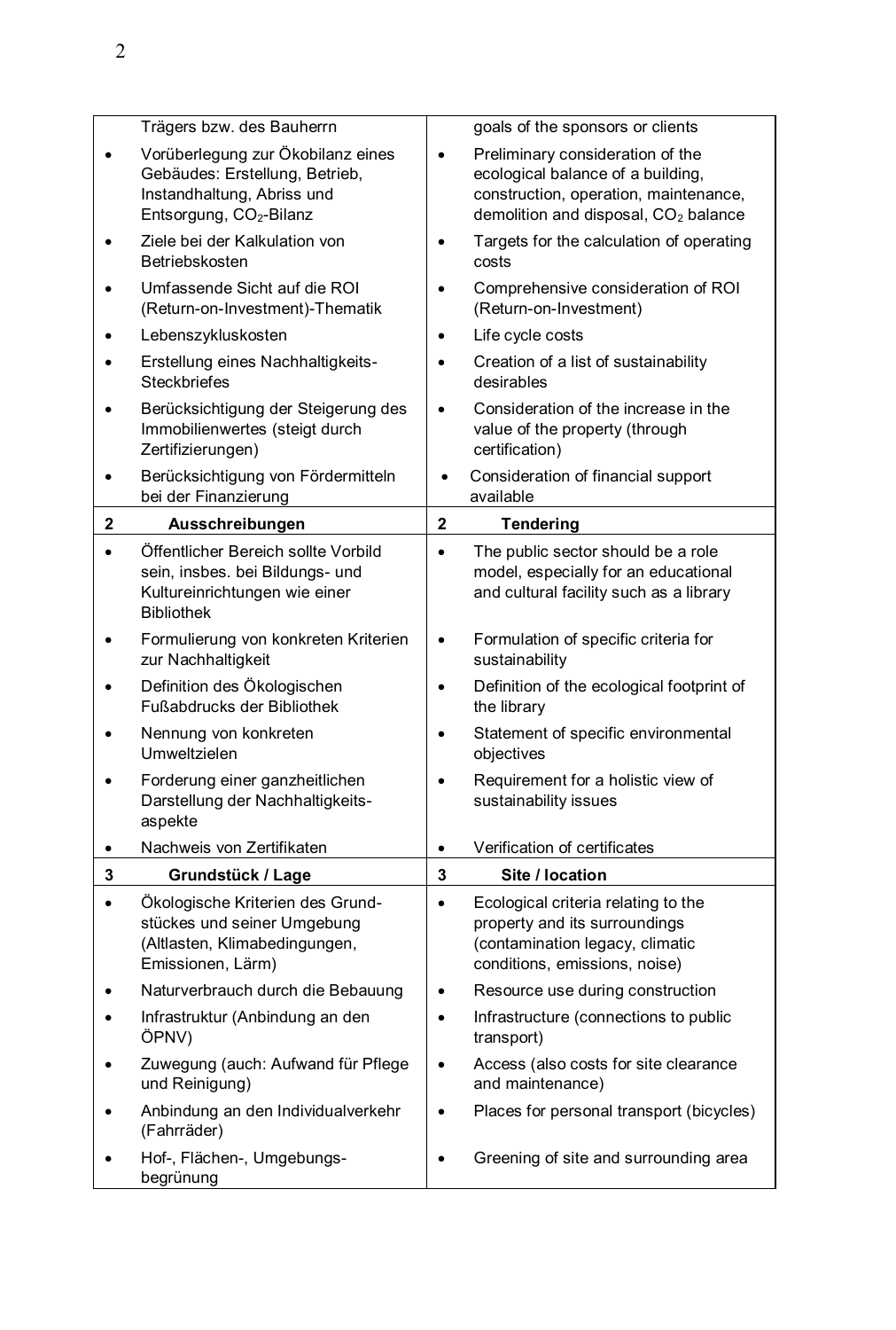|           | Optimierung des Bau- und Energie-<br>konzeptes für den individuellen Ort                                                                                                                                 | $\bullet$ | Optimisation of site specific construction<br>and energy concepts                                                                                                                               |
|-----------|----------------------------------------------------------------------------------------------------------------------------------------------------------------------------------------------------------|-----------|-------------------------------------------------------------------------------------------------------------------------------------------------------------------------------------------------|
| 4         | <b>Bauprozess</b>                                                                                                                                                                                        | 4         | <b>Construction</b>                                                                                                                                                                             |
| $\bullet$ | Infrastruktur: An- und Abfahrt,<br>Materiallagerung u. a.                                                                                                                                                | $\bullet$ | Infrastucture: entranceways and exits,<br>storage of materials                                                                                                                                  |
| ٠         | Lärm- und Umweltbelastung der<br>direkten Umgebung                                                                                                                                                       | $\bullet$ | Noise and environmental impact on the<br>immediate surroundings                                                                                                                                 |
|           | Wahl von Baufirmen und Gerät aus<br>der Region                                                                                                                                                           | $\bullet$ | Choice of building contractors and<br>equipment from the surrounding region                                                                                                                     |
|           | Bei Ausschreibungen von Materialien<br>und Verfahren: Nachhaltigkeits-<br>kriterien einfordern, Zertifikate<br>berücksichtigen                                                                           | $\bullet$ | Tendering for materials and processes:<br>demand sustainability criteria and take<br>certificates into account                                                                                  |
| 5         | Das Gebäude                                                                                                                                                                                              | 5         | The building                                                                                                                                                                                    |
| 5.1       | <b>Struktur</b>                                                                                                                                                                                          | 5.1       | <b>Structure</b>                                                                                                                                                                                |
| $\bullet$ | Nachhaltigkeit durch Kompaktheit<br>(,fette Gebäude')                                                                                                                                                    | $\bullet$ | Sustainability through compactness ('fat<br>buildings')                                                                                                                                         |
|           | Gute Flächenökonomie, kluge<br>Bauform und Zonierung                                                                                                                                                     | $\bullet$ | Economic exteriors / building skin,<br>intelligent building design and zoning                                                                                                                   |
|           | Das Atrium als typologisches<br>Kennzeichen für Bibliotheken                                                                                                                                             | $\bullet$ | The atrium as a typical feature of<br>libraries                                                                                                                                                 |
| ٠         | Geringer Raumverbrauch bei<br>angenehmem Raumgefühl                                                                                                                                                      | $\bullet$ | Using a pleasing sense of space to<br>minimise space use                                                                                                                                        |
| $\bullet$ | Geringer Flächen- und Raum-<br>verbrauch der Gebäudetechnik durch<br>intelligente Anordnung                                                                                                              | $\bullet$ | Minimizing the space consumption of<br>building technology through intelligent<br>arrangement                                                                                                   |
|           | Minimierung des Energieeinsatzes<br>durch Zonierung der Flächen nach<br>verschiedenen Anforderungen an die<br>jeweilige Bibliotheksfunktion (in<br>Bezug auf Klimatisierung, Belichtung,<br>Lärmdämmung) | $\bullet$ | Minimisation of energy use through<br>zoning of areas according to different<br>requirements of each individual library<br>function (with regard to climate control,<br>lighting and acoustics) |
|           | Nutzung von Dachflächen<br>(Begrünung, Solarenergie)                                                                                                                                                     | $\bullet$ | Use of roof areas (green roofs and solar<br>energy)                                                                                                                                             |
|           | Weitreichende ressourcensparende<br>Kompaktmagazinierung (auch mit<br>Publikumsverkehr)                                                                                                                  |           | Extensive resource saving compact<br>storage (including use in public areas)                                                                                                                    |
| ٠         | Wartungsfreundliche Konstruktionen                                                                                                                                                                       | $\bullet$ | Maintenance-friendly construction                                                                                                                                                               |
| 5.2       | <b>Fassade</b>                                                                                                                                                                                           | 5.2       | <b>Facades</b>                                                                                                                                                                                  |
| $\bullet$ | Nachhaltige Nutzung der Fassade<br>(Begrünung, Solarenergie)                                                                                                                                             | $\bullet$ | Sustainable use of the facade<br>(greening, solar energy)                                                                                                                                       |
|           | Energetische Kriterien (Wärme-<br>schutz)                                                                                                                                                                |           | Energy criteria (thermal insulation)                                                                                                                                                            |
| $\bullet$ | Befensterung                                                                                                                                                                                             |           | Window installation                                                                                                                                                                             |
|           | Baulicher Sonnenschutz durch                                                                                                                                                                             |           | Structural protection from sunlight using                                                                                                                                                       |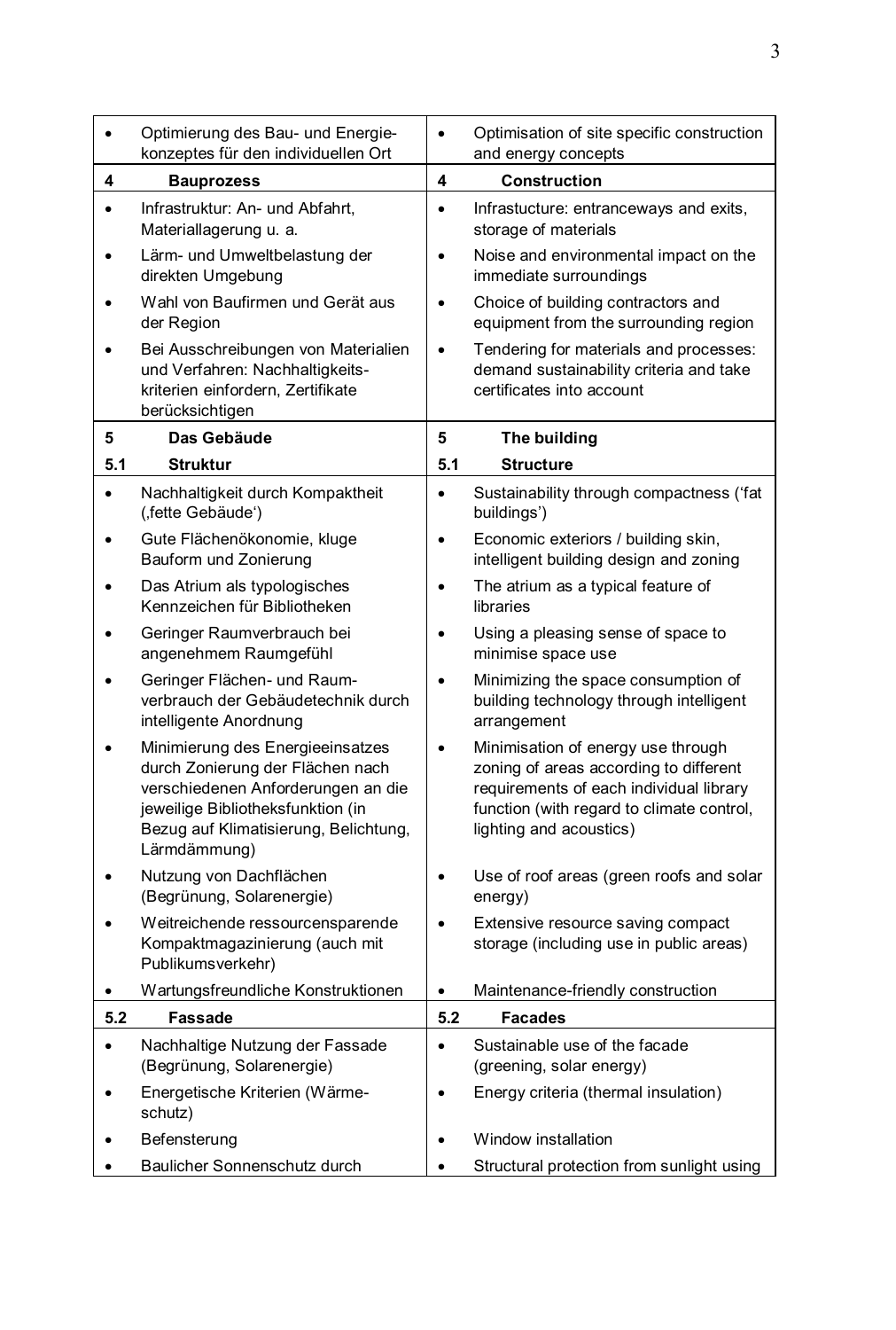|           | tieferliegende Befensterung                                          |           | deep lying windows                                                               |
|-----------|----------------------------------------------------------------------|-----------|----------------------------------------------------------------------------------|
|           | Dämmende Fassaden (doppelte<br>Fassaden)                             | $\bullet$ | Absorbent facades (double facades)                                               |
| 5.3       | <b>Baumaterialien</b>                                                | 5.3       | <b>Building materials</b>                                                        |
| $\bullet$ | Ökologische Qualität von Materialien                                 | $\bullet$ | Ecological quality of the materials                                              |
| $\bullet$ | Gesundheitsfreundlichkeit von<br>Baustoffen und Konstruktionen       | $\bullet$ | Materials and construction conducive to<br>good health (non-hazardous materials) |
|           | Wartungseigenschaften,<br>Instandhaltung                             | $\bullet$ | Maintenance characteristics, building<br>servicing                               |
| ٠         | Langlebigkeit                                                        | $\bullet$ | Durability / Longevity                                                           |
|           | Reparaturfreundlichkeit                                              | $\bullet$ | Repairability                                                                    |
|           | Recycling- und Reinigungs-<br>freundlichkeit                         | $\bullet$ | Ease of recycling and cleaning                                                   |
| ٠         | Anteil von wiederverwendetem<br>Material, z. B. Aluminium, Stahl     | $\bullet$ | Proportion of recycled material used,<br>e. g. aluminium, steel                  |
| 5.4       | Klima                                                                | 5.4       | <b>Building climate</b>                                                          |
| ٠         | Vermeidung von Vollklimatisierung                                    | $\bullet$ | Avoid major use of air-conditioning                                              |
| $\bullet$ | Differenzierung des Klimakonzeptes<br>nach Bibliotheksfunktionen     | $\bullet$ | Differentiation of the climate concept<br>according to library function          |
|           | Nutzung der Betonmasse:<br>Betonkerntemperierung                     | $\bullet$ | Use of concrete: core temperature of<br>concrete                                 |
|           | Natürliche Belüftung                                                 | $\bullet$ | Natural ventilation                                                              |
|           | Innenraumluft: Sick-Building-<br>Syndrom, schädliche Stoffe und Gase | $\bullet$ | Interior air quality: Sick building<br>syndrome: harmful materials and gases     |
|           | Abluft von Kopierräumen,<br>Klimaanlagen u. a.                       | $\bullet$ | Re-use of air from print / copy rooms<br>and air conditioning                    |
|           | Qualität des Fensterglases<br>(Wärmeschutz)                          | $\bullet$ | Window glazing quality (thermal<br>insulation)                                   |
|           | Bibliothekseingang und Binnenklima:<br>Karusselltür, Windfänge       | $\bullet$ | Library entrance and interior climate:<br>revolving doors, vestibules            |
|           | Verzicht auf künstliche Befeuchtung<br>der Luft                      | ٠         | Avoid artificial humidification                                                  |
|           | Sonnenschutz                                                         | $\bullet$ | Solar protection                                                                 |
|           | Baulicher Sonnenschutz: tiefliegende<br>Fenster                      | $\bullet$ | Structural aspects of solar protection:<br>low-lying windows                     |
| 5.5       | Energie, Licht                                                       | 5.5       | Energy, light                                                                    |
| ٠         | Tageslicht / künstliches Licht                                       | $\bullet$ | Daylight / artificial light                                                      |
| ٠         | Stromlieferant: Anteil von Strom aus<br>regenerativen Energieträgern | ٠         | Power supply: proportion of electricity<br>from renewable energy sources         |
|           | Energieeffiziente Heizung                                            | $\bullet$ | Enery-efficient heating                                                          |
|           | Strom sparen - Strom erzeugen<br>(Photovoltaik)                      | $\bullet$ | Elecricity saving - electricity generation<br>(photovoltaics)                    |
|           | Energieverbrauch sichtbar machen<br>und dadurch senken: Verbrauchs-  | ٠         | Make energy use visible in order to<br>reduce usage levels: energy meters        |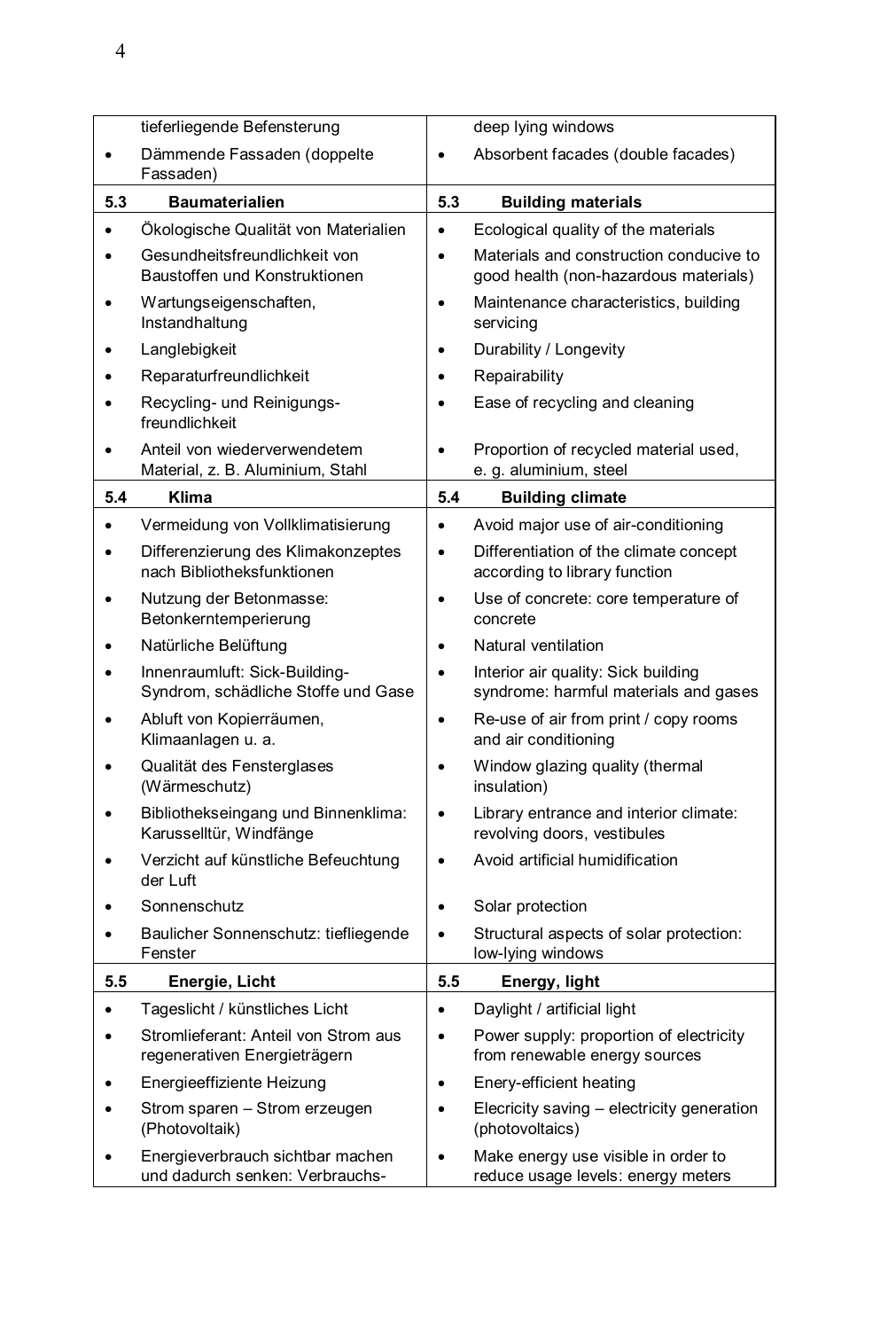|           | messgeräte                                                                               |           |                                                                            |
|-----------|------------------------------------------------------------------------------------------|-----------|----------------------------------------------------------------------------|
| ٠         | Wärmerückgewinnung                                                                       | $\bullet$ | Heat recovery                                                              |
|           | Solar- oder Geothermie                                                                   | $\bullet$ | Solar or geothermics                                                       |
|           | Fernwärme                                                                                | ٠         | District heating                                                           |
| $\bullet$ | Kühlung: Nachtkühlung,<br>Betonkernaktivierung                                           | $\bullet$ | Cooling: night cooling, the thermal<br>activation of building structures   |
| ٠         | Wärmetauscher                                                                            | $\bullet$ | Heat exchangers                                                            |
| $\bullet$ | Ventilation: Natürliche Belüftung                                                        | $\bullet$ | Ventilation: natural ventilation                                           |
| $\bullet$ | Natürliches Licht ins Gebäude holen                                                      | $\bullet$ | Bring natural light into the building                                      |
|           | Transluzente Materialien für<br>Lichtdurchlässigkeit                                     | $\bullet$ | Translucent materials for light<br>transmission                            |
| $\bullet$ | Effiziente Lichtsteuerung<br>(elektronisch, Steuerpult)                                  | $\bullet$ | Efficient lighting controls (control<br>panels)                            |
| ٠         | Lichtschaltung mit Bewegungs-<br>Sensoren                                                | $\bullet$ | Lighting system with movement sensors                                      |
| ٠         | Funktionsabhängige Punkt-<br>beleuchtung                                                 | $\bullet$ | Individual light control of reading places                                 |
|           | Elektronische Lichtschaltung auch für<br>die Arbeitsplatzleuchten der Nutzer             | $\bullet$ | Electric light switches, also for reader<br>places                         |
| ٠         | Licht nach Bedarf: Stufenschaltung,<br>Dimmen                                            | $\bullet$ | Light as needed: step switching, dimmer<br>switches                        |
| ٠         | Leuchtmittel (Energieeffizienz,<br>Lebenszykluskosten, Recycling)                        | $\bullet$ | Light source (energy-efficiency, life<br>cycle costing, recycling)         |
| ٠         | Reduktion von Warmwasser-Einsatz                                                         | $\bullet$ | Reduction of warm water use                                                |
| ٠         | Nutzung von Grau- und Regenwasser<br>(Toiletten, Bewässerung)                            | $\bullet$ | Use of grey and rainwater (toilets,<br>irrigation)                         |
| ٠         | Wassersparfunktionen (WCs,<br>Wasserspareinrichtungen an den<br>Handwaschbecken)         | $\bullet$ | Water saving features (WCs, wash<br>basin equipment)                       |
| 6         | Innenausstattung: Herkunft,<br>Haltbarkeit, Reinigungseigenschaften,<br><b>Recycling</b> | 6         | Interior fittings: source,<br>durability, cleaning capabilities, recycling |
| ٠         | Bodenbeläge, Teppichböden                                                                | $\bullet$ | Floor finishes and carpets                                                 |
| ٠         | Akustikteile (Buffles)                                                                   | $\bullet$ | Acoustic baffles                                                           |
|           | Holz: Herkunft, Anbau, Zertifikate                                                       | $\bullet$ | Wood: origin, how cultiviated,<br>certificates                             |
|           | Bibliotheksmöblierung                                                                    |           | Library furniture                                                          |
|           | Büromöbel                                                                                |           | Office furniture                                                           |
|           | Ökobilanz                                                                                | ٠         | Eco-balance                                                                |
| ٠         | Verwendung nachwachsender und<br>wiederverwendbarer Materialien                          | $\bullet$ | Use of renewable and reusable<br>materials                                 |
| 7         | Grüne Informations- und                                                                  | 7         | Green information and                                                      |
|           | Kommunikationstechnologie (Green IT)                                                     |           | communication technology (Green IT)                                        |
|           | Stromverbrauch, Herstellung,                                                             | ٠         | Power consumption,                                                         |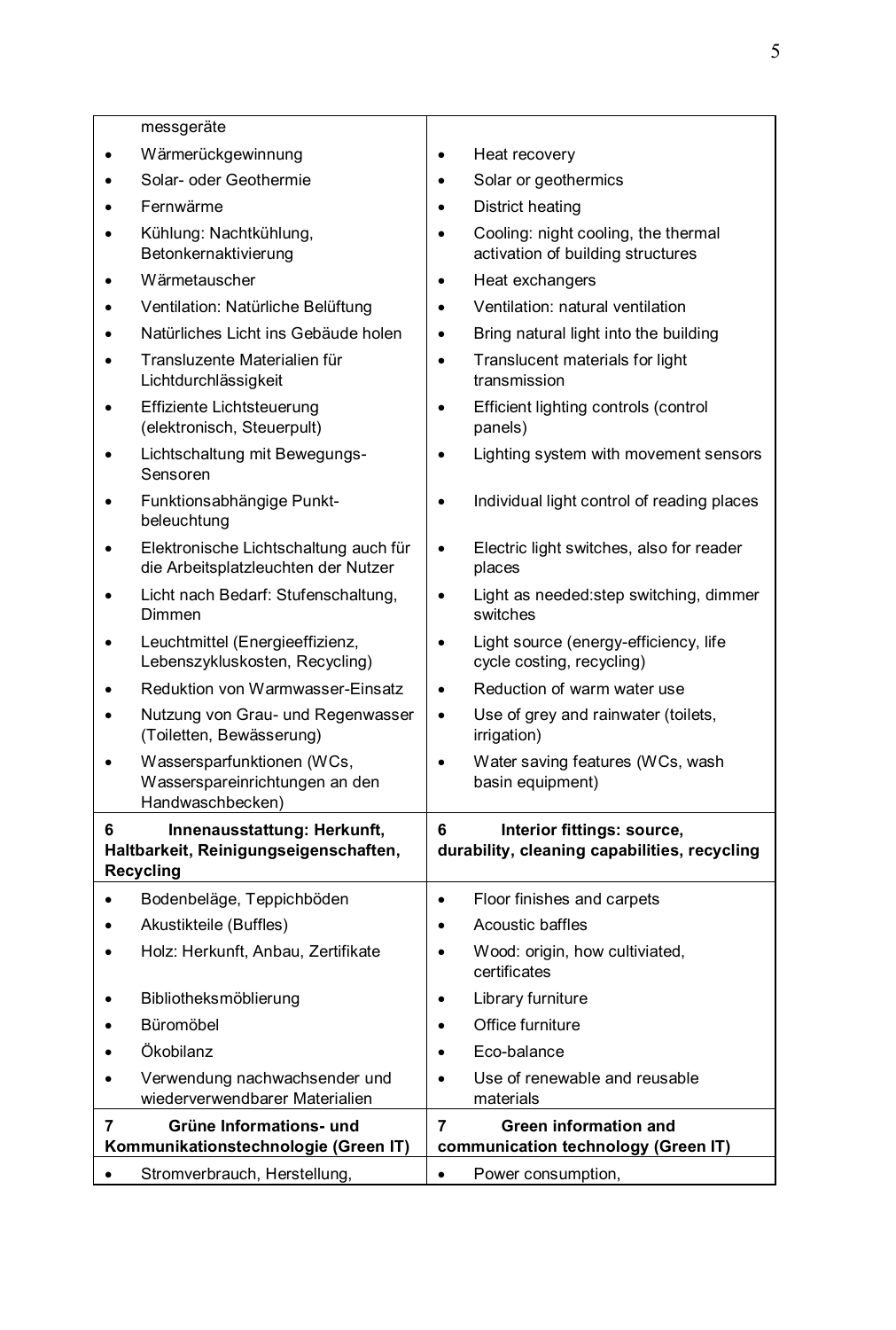|     | Recycling                                                                                  |           | production, recycling                                                                                     |
|-----|--------------------------------------------------------------------------------------------|-----------|-----------------------------------------------------------------------------------------------------------|
|     | ThinClients statt PCs (Strom-<br>ersparnis, längere Lebensspanne)                          | $\bullet$ | Thin clients instaed of PCs (power-<br>saving, longer lifespan)                                           |
|     | Remote Management                                                                          | ٠         | Remote management                                                                                         |
|     | Zertifikat für Hardware: Energy Star                                                       | $\bullet$ | Hardware cerificates: Energy Star                                                                         |
|     | Drucker: Strom-, Tintenverbrauch                                                           | $\bullet$ | Printers: power usage, use of ink                                                                         |
|     | Schaltbare Steckdosenleiste für PCs<br>und Drucker                                         | $\bullet$ | Switchable sockets for PCs and printers                                                                   |
|     | Softwarelösungen zur Optimierung<br>von Energieverbräuchen (Stand-By)                      | $\bullet$ | Software solutions to optimize energy<br>consumption (Stand-by)                                           |
|     | Reduktion von Papierverbrauch,<br>Verzicht auf Thermopapier                                | $\bullet$ | Reduction in the use of paper, waiver<br>for thermal paper                                                |
| 8   | <b>Nutzerservices</b>                                                                      | 8         | <b>User services</b>                                                                                      |
|     | Reproservice (Scannen statt<br>Drucken), Primat des Digitalen,<br>zweiseitiges Audrucken   | $\bullet$ | Reprographic services (scanning instead<br>of printing), the primacy of digital,<br>double-sided printing |
|     | Desksharing: Flexible Infotheken<br>außerhalb der Info-Zeiten als<br>Arbeitsplätze nutzbar | $\bullet$ | Hot desking (flexible information desks<br>usable as workplaces outside of<br>information desk times)     |
|     | Alternativen zu Plastiktüten in der<br><b>Bibliothek</b>                                   |           | Alternatives to plastic bags in the library                                                               |
|     | Bibliothekscafé: Porzellan statt<br>Plastik, Fairtrade-Produkte u. v. m.                   | $\bullet$ | Library café: china not plastic, Fairtrade<br>products etc.                                               |
|     | Ausleihe von ,anderen' Nichtbuch-<br>materialien: Dinge, die man nicht                     |           | Lending of 'other' non-book-materials:<br>things not needed daily (from laptops to                        |
|     | täglich braucht (vom Notebook bis<br>zum Gartenwerkzeug)                                   |           | garden tools)                                                                                             |
| 9   | Bibliotheksverwaltung                                                                      | 9         | Library management                                                                                        |
| 9.1 | Umweltmanagement-<br>Zertifizierung (ISO 14000)                                            | 9.1       | <b>Environmental management</b><br>certificates (ISO 14000)                                               |
|     | Mitarbeiterbeteiligung und<br>-aktivierung,                                                |           | Motivated and involved employees                                                                          |
|     | Rechtssicherheit                                                                           | $\bullet$ | Legal compliance                                                                                          |
|     | Kontinuierliche Verbesserung                                                               | $\bullet$ | Continual improvement                                                                                     |
|     | Verbindlichkeit der Nachhaltigkeits-<br>ziele                                              | $\bullet$ | Responsibility for sustainable goals                                                                      |
|     | Kosten- und Verbrauchstransparenz                                                          | $\bullet$ | Transparency of cost and use                                                                              |
| ٠   | Wettbewerbsvorteil                                                                         | $\bullet$ | Competitive advantage                                                                                     |
| 9.2 | <b>Facility Management</b>                                                                 | 9.2       | <b>Facilities management</b>                                                                              |
|     | Mülltrennung und -recycling                                                                | $\bullet$ | Waste separation and recycling                                                                            |
|     | Reinigungsfirma                                                                            |           | Cleaning firms                                                                                            |
|     | Reinigungsmittel: sparsame<br>Dosierung                                                    |           | Cleaning materials: economic usage                                                                        |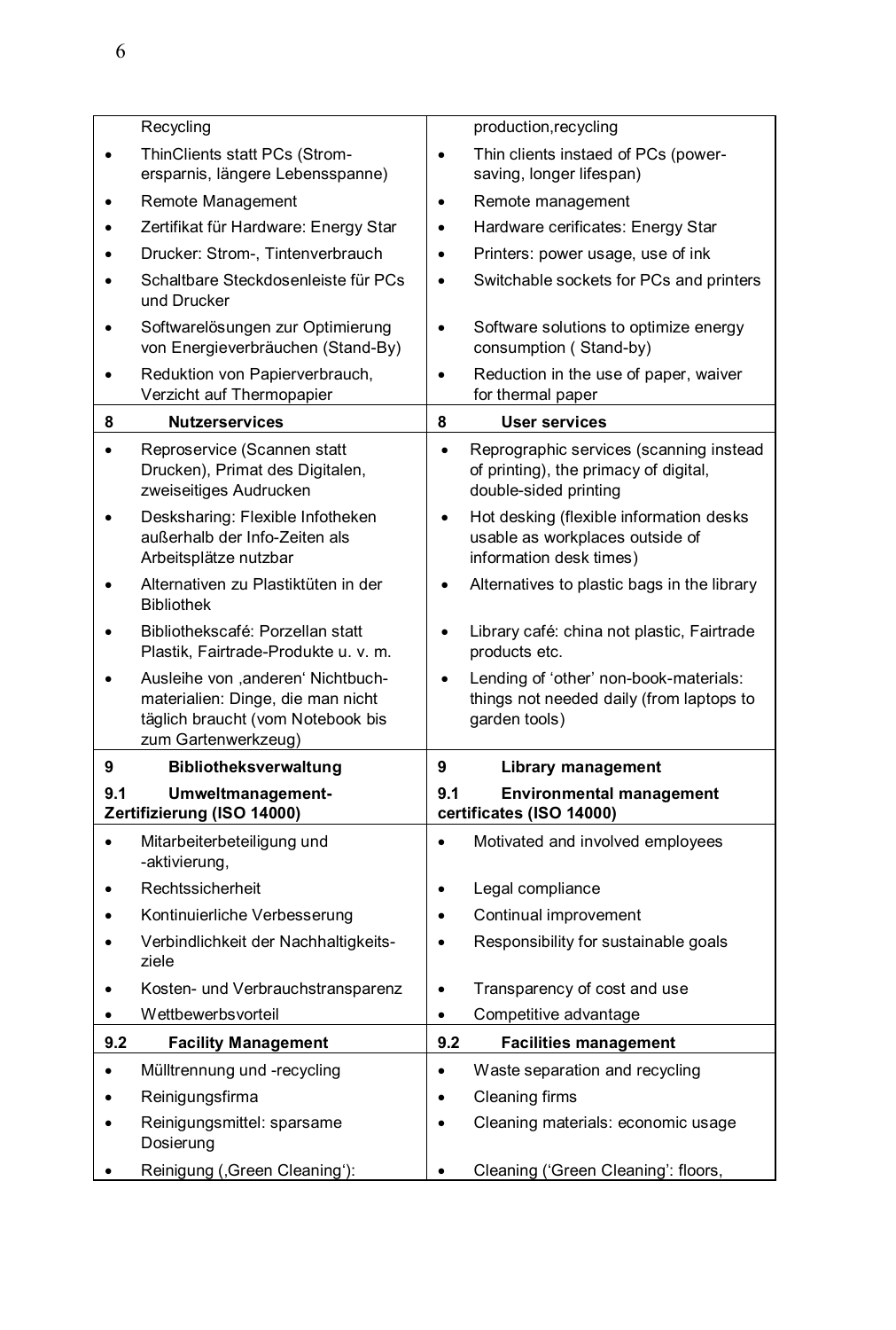|     | Bodenbeläge, Sanitär                                                                                                           |           | sanitary facilities)                                                                                    |
|-----|--------------------------------------------------------------------------------------------------------------------------------|-----------|---------------------------------------------------------------------------------------------------------|
| ٠   | Vermeidung von chemischen<br>Reinigungsmitteln für die<br>Gebäudereinigung                                                     | $\bullet$ | Avoidance of chemical products for<br>cleaning the building                                             |
| ٠   | Verwendung von Produkten, die<br>nicht-toxisch, nicht erdöl- sondern<br>wasserbasiert, parfümfrei, biologisch<br>abbaubar sind | $\bullet$ | Use of non-toxic, water-based rather<br>than oilbased, products; perfume-free,<br>biodegradable         |
|     | Verbrauchsmaterialien Sanitär<br>(Handtücher usw.)                                                                             | ٠         | Sanitary supplies (towels, etc.)                                                                        |
| ٠   | Recycling von Behältern und<br>Verpackungen                                                                                    | $\bullet$ | Recycling of containers and packaging                                                                   |
| ٠   | Recycling von Batterien, elektroni-<br>schen Geräten und Geräteteilen                                                          | $\bullet$ | Recycling of batteries, electrical devices<br>and components                                            |
| ٠   | Lärmentwicklung bei den<br>Reinigungsroutinen (Staubsauger)                                                                    | $\bullet$ | Noise during cleaning routines -<br>vacuum cleaning                                                     |
| ٠   | Leuchtmittel-Einsatz                                                                                                           | $\bullet$ | Lightbulb use                                                                                           |
| ٠   | Leuchtmittel-Recycling: Leuchtstoff-<br>und Energiesparlampen sowie LED                                                        | $\bullet$ | Lightbulb recycling: fluorescent and<br>energy saving lamps, also LED                                   |
| 9.3 | Das grüne Bibliotheksbüro                                                                                                      | 9.3       | The green library office                                                                                |
| ٠   | Umweltfreundliche Beschaffung                                                                                                  | $\bullet$ | Green procurement                                                                                       |
| ٠   | Grüner Postversand                                                                                                             | $\bullet$ | Green shipping                                                                                          |
| ٠   | Lokale Buchbinder (CO2-Bilanz des                                                                                              | ٠         | Use of local bookbinders (CO2 balance                                                                   |
|     | Transports)                                                                                                                    |           | re transport)                                                                                           |
| ٠   | Büromaterial und -geräte (Herstel-<br>lung, Energieverbrauch, Recycling)                                                       | $\bullet$ | Office supplies and equipment (origin,<br>energy consumption, recycling)                                |
| ٠   | Lokale Lieferanten                                                                                                             | $\bullet$ | Local suppliers                                                                                         |
| ٠   | Lieferanten mit Zertifizierungen                                                                                               | $\bullet$ | Certified suppliers                                                                                     |
| ٠   | Buchlieferanten und -lieferart (CO <sub>2</sub> -<br>Bilanz, Verpackungsmaterial)                                              | ٠         | Book suppliers and delivery (CO <sub>2</sub><br>balance, packing materials)                             |
| ٠   | Desk sharing                                                                                                                   | $\bullet$ | Hot-desking                                                                                             |
| ٠   | Reduzieren des Papierverbrauchs                                                                                                | ٠         | Reduction in use of paper                                                                               |
| ٠   | Digitale Archivierung                                                                                                          | $\bullet$ | Digital archiving                                                                                       |
| ٠   | ,Grünes' Büromaterial                                                                                                          | $\bullet$ | Green office supplies                                                                                   |
| ٠   | Müllvermeidung und Mülltrennung<br>(Papier, Plastik, Altglas, Batterien,<br>digitale Trägermedien)                             | $\bullet$ | Waste reduction and separation of<br>waste (paper, plastic, glass, batteries,<br>digital storage media) |
|     | Druckerkartuschen-Recycling                                                                                                    |           | Recycling printer cartridges                                                                            |
| ٠   | Vermeidung von Produkten mit<br>giftigen, schädlichen, schwer<br>recyclebaren Inhaltsstoffen                                   | ٠         | Avoidance of products with poisonous,<br>harmful, or difficult to recycle contents                      |
| ٠   | Heizung ab Abwesenheit drosseln,<br>Stoßlüftung                                                                                | $\bullet$ | Heating that can be turned down during<br>periods of absence                                            |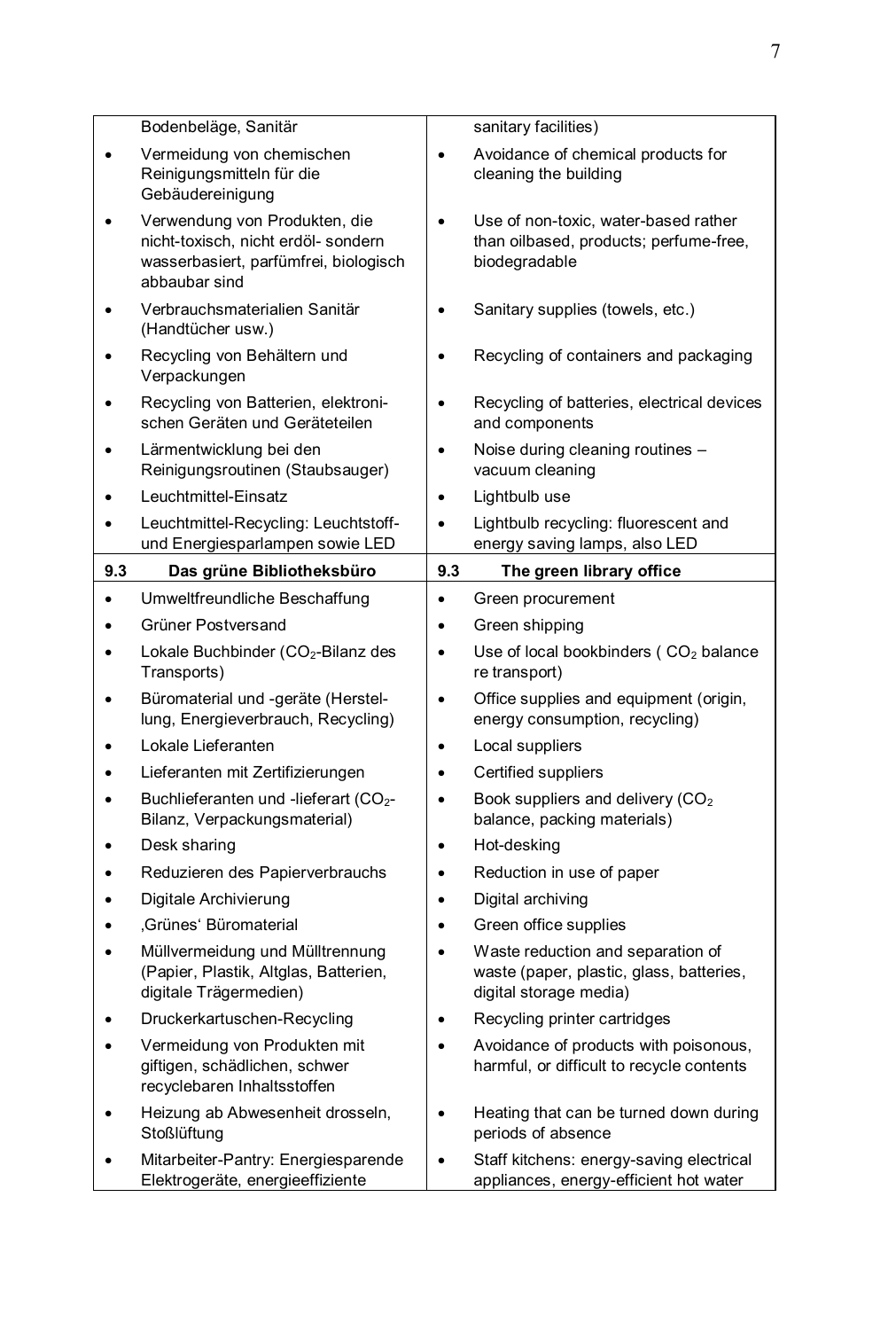|           | Heißwasserherstellung, Fairtrade-<br>Produkte u. v. m.                                    |           | production, fairtrade products etc.                                                                              |
|-----------|-------------------------------------------------------------------------------------------|-----------|------------------------------------------------------------------------------------------------------------------|
|           | Sensibilisierung und Schulung von<br>Mitarbeitern                                         | $\bullet$ | Awareness training for employees                                                                                 |
| 10        | <b>Strategische Ziele</b>                                                                 | 10        | Strategic goals                                                                                                  |
| ٠         | Transparenz der Energiekosten:<br>Transparenz schafft Einsparung!                         | $\bullet$ | Transparency of energy costs:<br>transparency creates savings                                                    |
|           | Controlling zur Reduzierung                                                               | $\bullet$ | Controlling for reducing                                                                                         |
|           | Zielvereinbarungen zur Energie-<br>einsparung                                             | $\bullet$ | Agreed targets for energy saving                                                                                 |
|           | Prämien- und Anreizsysteme                                                                | $\bullet$ | Reward and incentive schemes                                                                                     |
|           | Einfluss auf Geschäftspartner<br>(Verlage, Buchhandel, Lieferanten)                       | $\bullet$ | Influencing business partners<br>(publishers, booksellers, suppliers)                                            |
|           | Ansprechen neuer Zielgruppen                                                              | $\bullet$ | Adressing new target audiences                                                                                   |
| ٠         | Strategische Partnerschaften                                                              | $\bullet$ | Strategic partnerships                                                                                           |
| 11        | <b>Marketing und PR</b>                                                                   | 11        | <b>Marketing and PR</b>                                                                                          |
|           | Nachhaltigkeit und Corporate Identity                                                     | $\bullet$ | Sustainability and corporate identity                                                                            |
|           | Motto: "Ein grünes Image ist ein<br>gutes Image"                                          | $\bullet$ | Motto: "A green image is a good image"                                                                           |
|           | Bibliotheken sind initiativ und<br>vorbildlich                                            | $\bullet$ | Libraries should lead by example<br>(proactive and exemplary)                                                    |
|           | Kunden / Bibliotheksnutzer für<br>Nachhaltigkeit gewinnen                                 | $\bullet$ | Win library customers / users over to<br>sustainability                                                          |
|           | Weitere Stakeholder für Nachhaltig-<br>keit gewinnen (Bibliotheks-<br>Förderverein u. a.) | $\bullet$ | Win wider stakeholders over to<br>sustainability (supporting / funding<br>agencies, Friends of the Library etc.) |
|           | Hoher Multiplikatoreneffekt                                                               | $\bullet$ | High multiplier effect                                                                                           |
|           | Den Energieausweis am<br>Bibliothekseingang vermarkten (PR)                               | $\bullet$ | The energy performance certificate<br>displayed at the library entrance (PR)                                     |
|           | PR mit und für die ökologischen<br>Aktivitäten der Bibliothek                             | $\bullet$ | PR with and for the ecological activities<br>of the library                                                      |
|           | Mitarbeit bei Initiativen des Trägers                                                     | $\bullet$ | Co-operation with sponsor initiatives                                                                            |
|           | Umweltberichte bzw. , grünes' Kapitel<br>im Jahresbericht                                 | $\bullet$ | Environmental news e.g. a green<br>section in annual reports                                                     |
| 12        | Zertifikate                                                                               | 12        | <b>Certificates</b>                                                                                              |
| 12.1      | Green Building-Zertifikate                                                                | 12.1      | <b>Green building certificates</b>                                                                               |
| $\bullet$ | LEED (amerikanisches Gütesiegel,<br>international weit verbreitet) <sup>2</sup>           | $\bullet$ | LEED (US standard) <sup>2</sup>                                                                                  |
|           | BREEAM (englisches Gütesiegel) <sup>3</sup>                                               |           | BREEAM (UK standard) <sup>3</sup>                                                                                |
|           | Green Star Rating System <sup>4</sup>                                                     |           | Green Star Rating System <sup>4</sup>                                                                            |

<sup>2</sup> http://new.usgbc.org/leed (2013/2/19).

 $3$  www.breeam.org/ (2013/2/19).

 $4$  www.gbca.org.au/green-star/rating-tools/ (2013/2/19).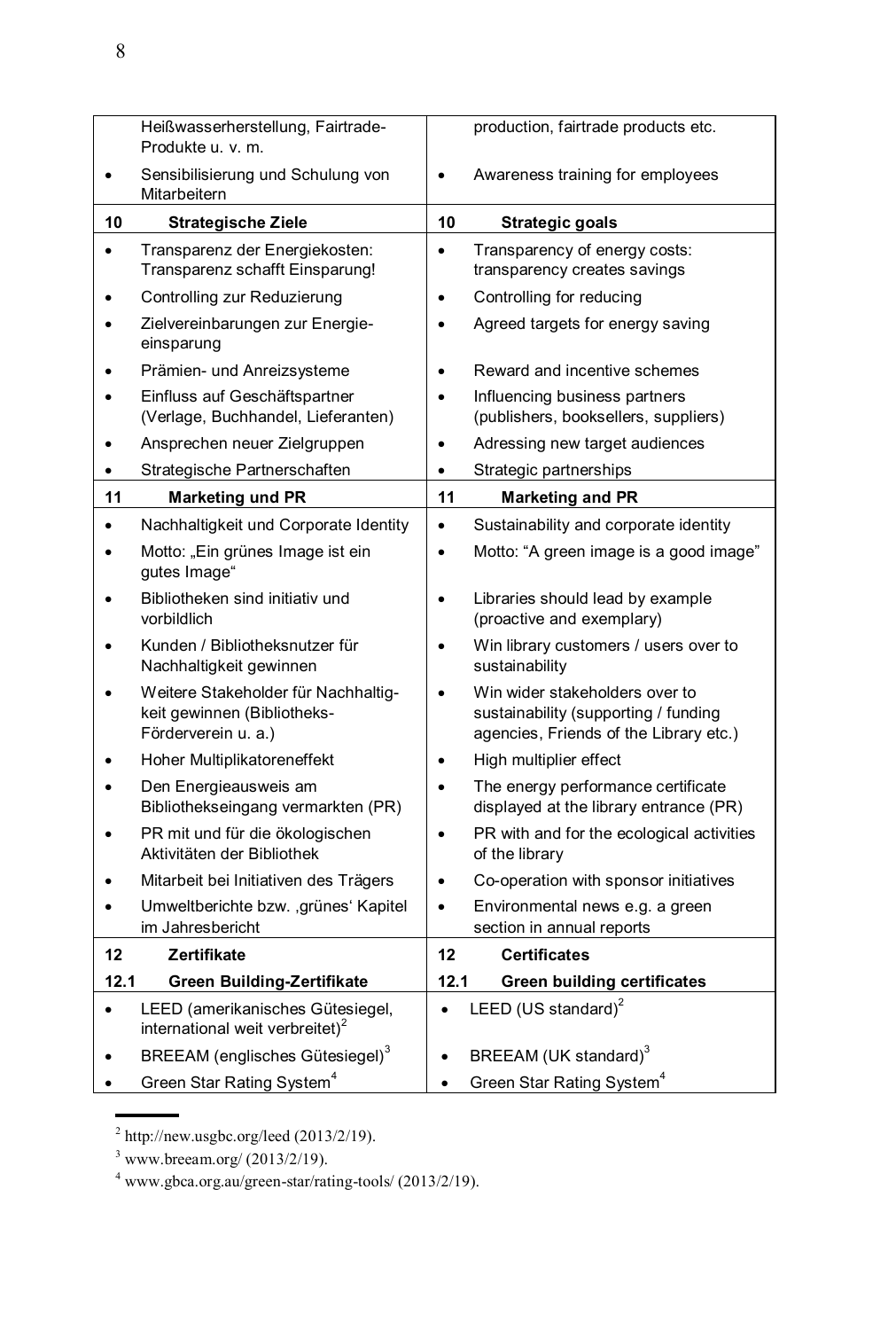| DGNB Deutsches Gütesiegel<br>Nachhaltiges Bauen e.V. <sup>5</sup>                           | DGNB Deutsches Gütesiegel<br>Nachhaltiges Bauen e.V. <sup>5</sup>                |
|---------------------------------------------------------------------------------------------|----------------------------------------------------------------------------------|
| Energieausweis nach EnEV <sup>6</sup>                                                       | Energieausweis nach EnEV <sup>6</sup>                                            |
| European Energy Award® <sup>7</sup>                                                         | European Energy Award® <sup>7</sup>                                              |
| Solarbundesliga <sup>8</sup>                                                                | Solarbundesliga <sup>8</sup><br>$\bullet$                                        |
| 12.2<br>Umweltmanagement                                                                    | 12.2<br><b>Environmental management</b>                                          |
| ISO 14000 (privatwirtschaftlich,<br>international, ohne Rechtscharakter) <sup>9</sup>       | ISO 14000 (commercial, international,<br>without legal nature) <sup>9</sup>      |
| EMAS (Eco-Management and Audit<br>Scheme) der EU <sup>10</sup>                              | EMAS (Eco-Management and Audit<br>Scheme) of the EU <sup>10</sup>                |
| Produkt-Zertifikate<br>12.3                                                                 | <b>Product certificates</b><br>12.3                                              |
| Gütesiegel für Papier (FSC <sup>11</sup> ,<br>PEFC <sup>12</sup> , IPR <sup>13</sup> u. a.) | According to specifically German<br>٠<br>product certificates there are national |
| Der Blaue Engel <sup>14</sup>                                                               | product certificates in many other<br>countries.                                 |
| EU Energie Star <sup>15</sup>                                                               |                                                                                  |
| u. a. m.                                                                                    |                                                                                  |

#### **References**

Antonelli, M., & McCullough, M. (eds.) (2012). *Greening Libraries*. Los Angeles, CA: Library Juice Press.

Fachkonferenz der Bibliotheksfachstellen in Deutschland (2012). *Handreichung zu Bau und Ausstattung Öffentlicher Bibliotheken*. Neustadt. www.bibliotheksportal.de/fileadmin/user\_upload/content/themen/architektur/dateien/Handreich ung\_gesamt.pdf (2013/2/19).

McBane Mulford, S., & Himmer, N. A. (2010). *How green is my library*? Santa Barbara, CA: Libraries Unlimited.

Miller, K. (2010). *Public libriaries going green*. Chicago: American Library Association.

 $5$  www.dgnb.de/(2013/2/19).

 $6$  www.enev-online.de/  $(2013/2/19)$ .

 $7$  www.european-energy-award.org  $(2013/2/19)$ .

 $8$  [www.solarbundesliga.de](http://www.solarbundesliga.de/)  $(2013/2/19)$ .

<sup>9</sup> www.iso.org/iso/home/standards/management-standards/iso14000.htm (2013/2/19).

 $10$  www.emas.de/ (2013/2/19).

 $11$  [www.fsc-papier.de/](http://www.fsc-papier.de/) (2013/2/19).

<sup>12</sup> [www.deutsche-papier.de/de/pefc.html](http://www.deutsche-papier.de/de/pefc.html) (2013/2/19)*.*

 $13$  www.initiative-papier.de/ (2013/2/19).

<sup>14</sup> [www.blauer-engel.de](http://www.blauer-engel.de/) (2013/2/19)*.*

 $15$  [www.eu-energystar.org/](http://www.eu-energystar.org/) (2013/12/30).